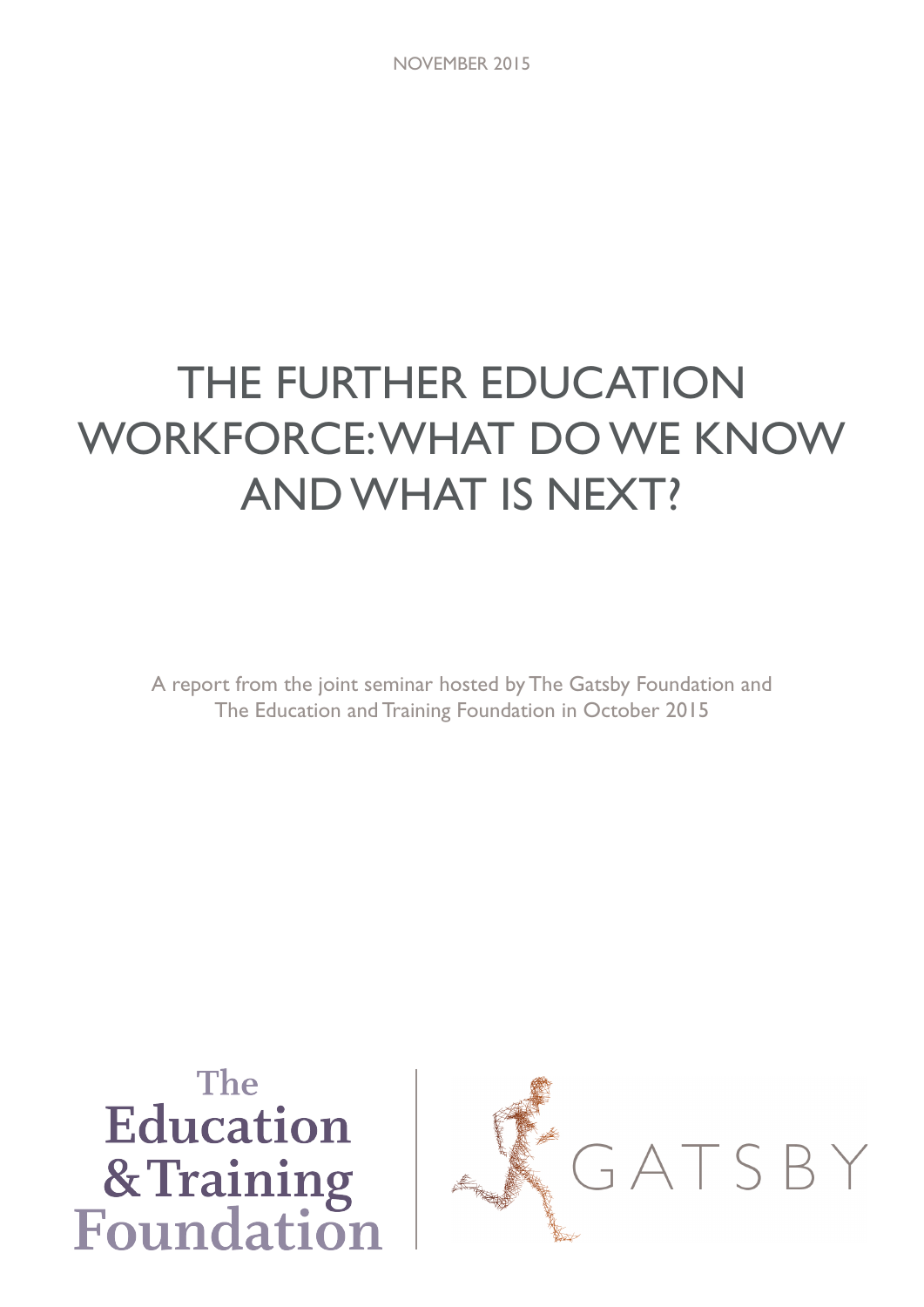# EXECUTIVE SUMMARY

The further education sector has a vital role to play in the training and development of the future UK workforce. Teachers are crucial to provision of high-quality education and training, but limited data are available on the further education workforce as a whole. A joint seminar hosted by Gatsby and The Education and Training Foundation in October 2015 explored how to support a highly qualified further education workforce in the future, through better use and understanding of current workforce data, and discussion of what additional data may be required.

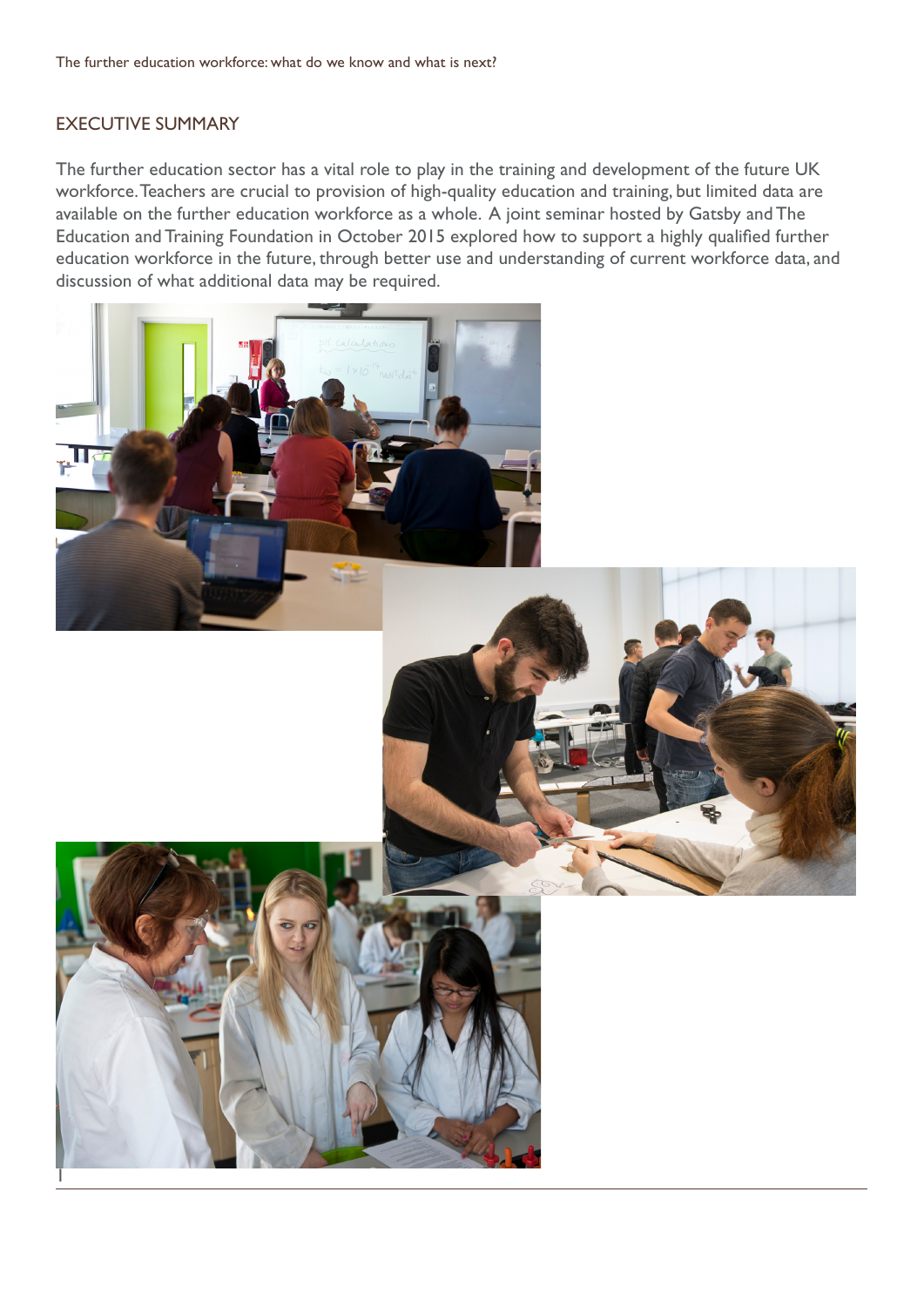# THE FURTHER EDUCATION WORKFORCE

The further education workforce is fundamental to a student's learning experience, how employers and stakeholders engage with a provider, and a provider's success overall. The Education and Training Foundation (ETF) produce annual reports that examine data from the Staff Individualised Record, as well as reports on ETF's workforce surveys for independent providers and local authorities. The ETF last year commissioned a specific summary report, bringing together all three sources of workforce data to give a holistic picture of staff working in further education (FE) in 2013/14<sup>1</sup>.

There are estimated to be 326,000 staff across the total workforce. Of this, 250,000 work in FE colleges, 51,000 in independent training providers, and 25,000 in local authority and adult education providers. There are estimated to be 154,342 teaching staff across the sector (including assessors). Approximately half of the work-based learning (WBL) and FE college workforce are teachers, compared with 65% in adult and community learning (ACL) providers.

Staff in ACL providers work predominantly part time (92%), compared with 60% in colleges and 25% in WBL providers. Recruitment difficulties were reported across the sector – 72% of ACL providers and 34% of WBL providers reporting difficulties in recruiting maths/numeracy teachers.

The staff individualised record (SIR) is changing from next year to gather increasing amounts of data, particularly around qualifications of staff and including a range of providers. The ETF is developing data dashboards for each type of providers, in order to incentivise returns.

As well as providing general education and training post-16, the FE sector also has a vital role to play in the provision of technical education across science, engineering and technology (SET), and maths education. A research team, commissioned by the Gatsby Charitable Foundation and led by Professor Geoff Hayward (University of Cambridge) and Dr Matt Homer (University of Leeds), examined the capacity of both the FE SET and post-16 maths teaching workforce to deliver the increasing demand for high-level technical education<sup>2</sup>.

Looking at the SET workforce, there is a roughly 50:50 male/female split in science teachers; however, the engineering and technology workforces show a marked skew towards males. The SET workforce has an aging profile – approximately 15% are aged 55 or above. Projections suggest that between 1,400 and 2,000 teachers will be required in the next decade to replace those retiring/leaving the profession. The SET workforce is highly qualified, although engineering teachers typically hold a lower level of qualification than technology and science teachers – 18% of engineers are qualified to Level 2 or 3.

The maths teaching workforce in FE colleges is significantly older than the workforce in sixth-form colleges (SFCs): an average age of 50-55 years in FE compared with 30-35 years in SFCs. Both maths teachers in FE colleges and SFCs hold high levels of qualifications but the profile of qualifications differs – a wider range of qualifications are held by teachers in FE colleges. Perhaps unsurprisingly, the majority of maths teachers in SFCs teach on A/AS-level courses; in FE colleges there is a wider range of provision, including GCSE maths and Functional Skills.

1 Workforce data across the Further Education sector, www.et-foundation.co.uk/wp-content/uploads/2015/04/Workforce-data-summary-13.14-finalfinal.pdf; Further Education Colleges' workforce data for England, www.et-foundation.co.uk/wp-content/uploads/2015/04/RPT-SIR22-230415.pdf; Initial teacher education provision in FE and Skills, www.et-foundation.co.uk/wp-content/uploads/2015/07/ITE-data-report-FINAL.pdf <sup>2</sup> Profile of the science, engineering and technology teaching workforce in the college sector in England, www.gatsby.org.uk/uploads/education/ reports/pdf/profile-of-the-set-teaching-workforce.pdf; Profile of the mathematics teaching workforce in the college sector in England, www.gatsby. org.uk/uploads/education/reports/pdf/profile-of-the-maths-teaching-workforce.pdf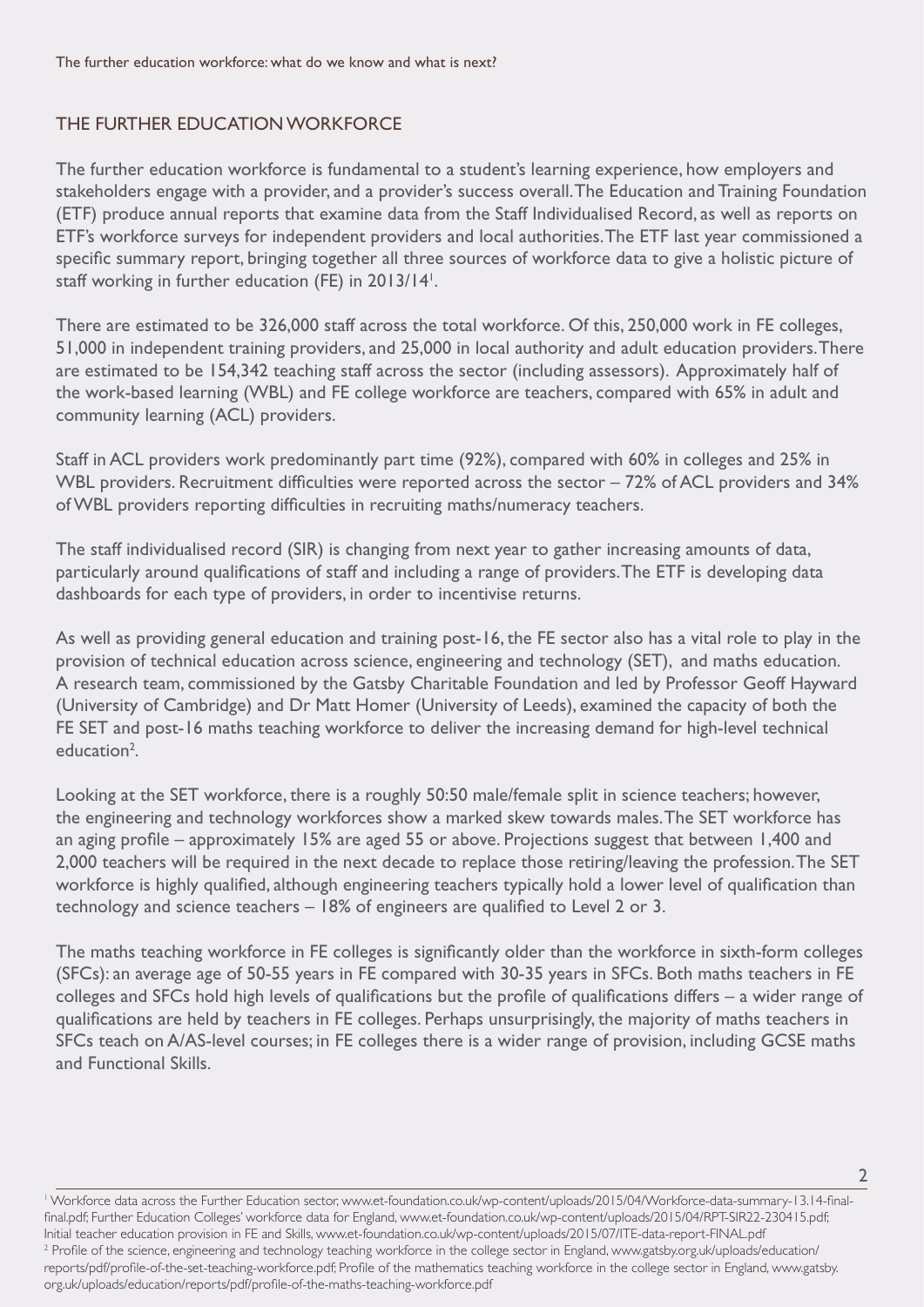# SEMINAR FINDINGS

## USING DATA TO SUPPORT A HIGHLY QUALIFIED WORKFORCE IN THE FUTURE

Roundtable discussions during the seminar tackled several key themes. Participants discussed the underpinning data required to make informed decisions about provision of support for the workforce and help for providers to deliver high-quality education and training.

## THE STAFF INDIVIDUALISED RECORD

#### Mandatory completion of the SIR

One strong theme running through the discussions was whether the SIR, the annual data collection of the FE workforce administered by the Education and Training Foundation, should be made mandatory for all providers receiving public money. While some attendees agreed that this should be the case, others argued that the turbulent nature of FE and the frequently changing workforce meant that this would not be possible. The possibility of making it mandatory to complete a 'snapshot' of the workforce – the workforce on a particular day within an institution – was also discussed.

#### Improving SIR returns

Several options for improving returns from the SIR were also discussed:

- Linking the SIR to college funding was suggested as a way to encourage higher returns.
- Improving the understanding of why the SIR is not completed. It was suggested that colleges may not fully appreciate the purpose of completing the dataset and are therefore unmotivated to do so.
- The recently introduced college dashboards (an individual analysis of a college's data compared with the national picture – available to all colleges completing the SIR in 2015) were viewed as a good way to increase completions.
- The possibility of linking the SIR into current college IT systems was suggested as a way to facilitate completion and thereby encourage higher returns.
- Thinking from the perspective of the local area reviews of post-16 providers, it was suggested that local enterprise partnerships (LEPs) could be involved to encourage returns to the SIR and provide better granularity at a local level.

# USES OF THE DATA COLLECTED IN THE SIR

Several attendees suggested that the data collected in the SIR should be linked to other education datasets. A personal identifier, such as National Insurance number, should be built into to the SIR to allow matching of individuals working across more than one provider. This would also allow linking across schools' data and HMRC.

It was suggested that additional data should be collected, particularly around recruitment and retention of teachers, and continuing professional development needs. In order to ensure a well-qualified workforce in the future, further analysis of retention issues within FE, especially flows between FE and schools, is required. For example, what are the drivers behind these flows and how can we better understand what is affecting their movement?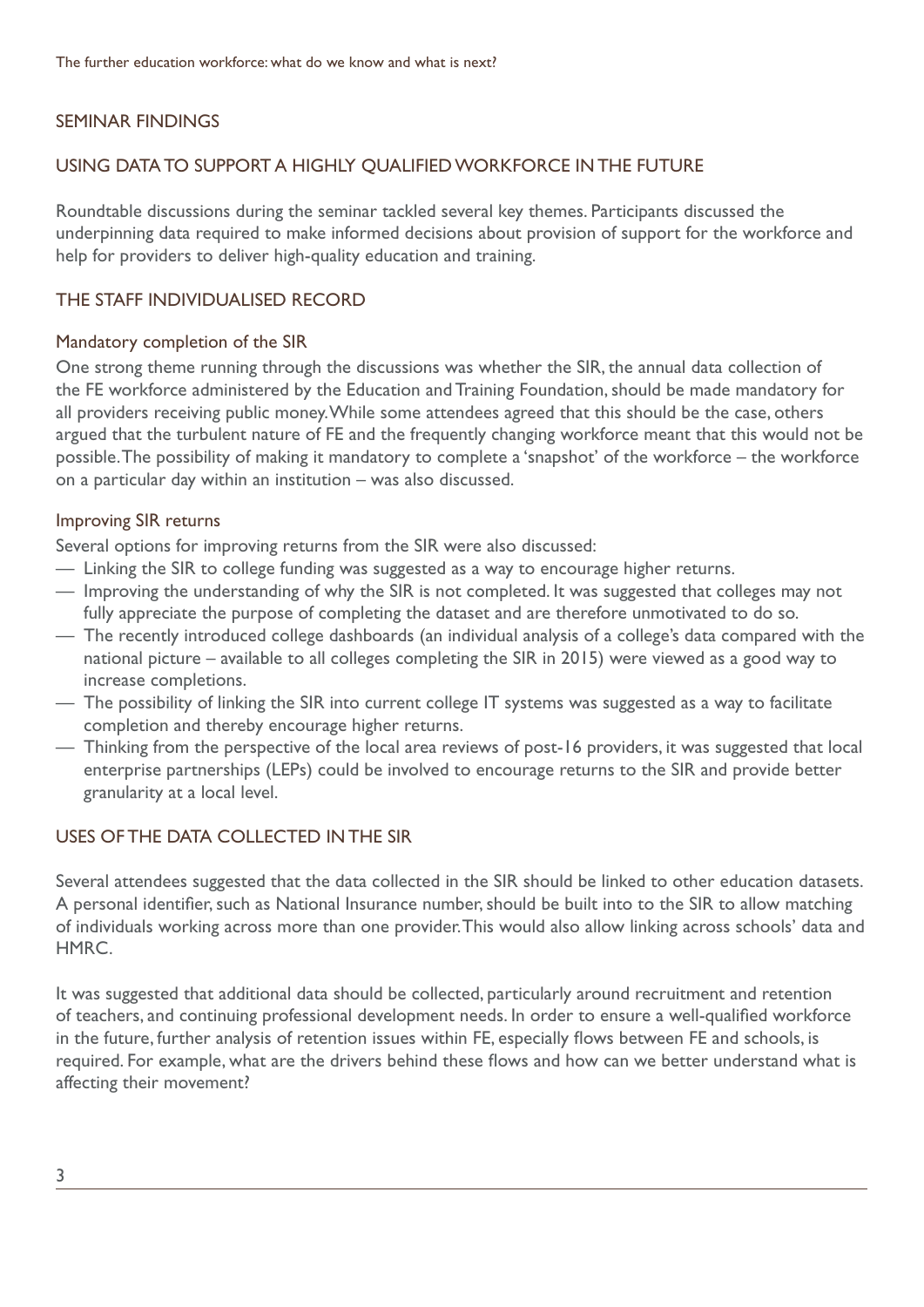# INITIAL TEACHER EDUCATION

#### Qualifications data

Data to better understand the qualifications taken in initial teacher education (ITE) and the motivations behind taking, for example a Level 3 Award rather than a Level 5 Diploma, should be collected to build a better picture of the teacher workforce. The relevance of the Level 3 Award qualification was questioned – these are delivered in very high numbers each year but only give a taster of teaching. It is currently not clear what people go on to do when they complete an Award – it was questioned whether this qualification is appropriate for many who take it, and thus provide value for money. More data on progression from the Award would be helpful in this context.

#### Data on ITE providers

The data available on providers of ITE should be improved. Suggestions from the roundtable discussions included:

- Subject areas delivered and any specialisms should be provided.
- More detail on success rates of ITE providers would be helpful for trainees and their employers. Success rates would help providers in knowing where they stand against other providers according to national benchmark data.
- Further data on mentoring provision within courses should be provided.

#### Teacher educators

Better understanding of the backgrounds of teacher educators would be useful. Participants suggested the following:

- Are the backgrounds of teacher educators representative of the overall teaching workforce, for example subject specialisms?
- Etnic group data for teacher educators should be collected.
- How are non-specialist teacher educators supported to deliver priority areas, such as maths and SEND?
- What are the CPD needs of teacher educators and how are these addressed?

#### RECOMMENDATIONS

- In order to ensure a highly qualified workforce in the future that can meet local and national needs, a representative and comprehensive dataset to understand the current workforce and future needs is required. The SIR is the vehicle for this, and measures should be taken to increase responses, with clear options around incentivising providers to complete the data return or making the return mandatory.
- Current data should be better linked with other datasets to allow tracking of individuals throughout their careers and improve understanding of flows in and out of the FE sector.
- Additional data should be collected on the ITE qualifications taken and the relevance of the Level 3 Award to teaching practice.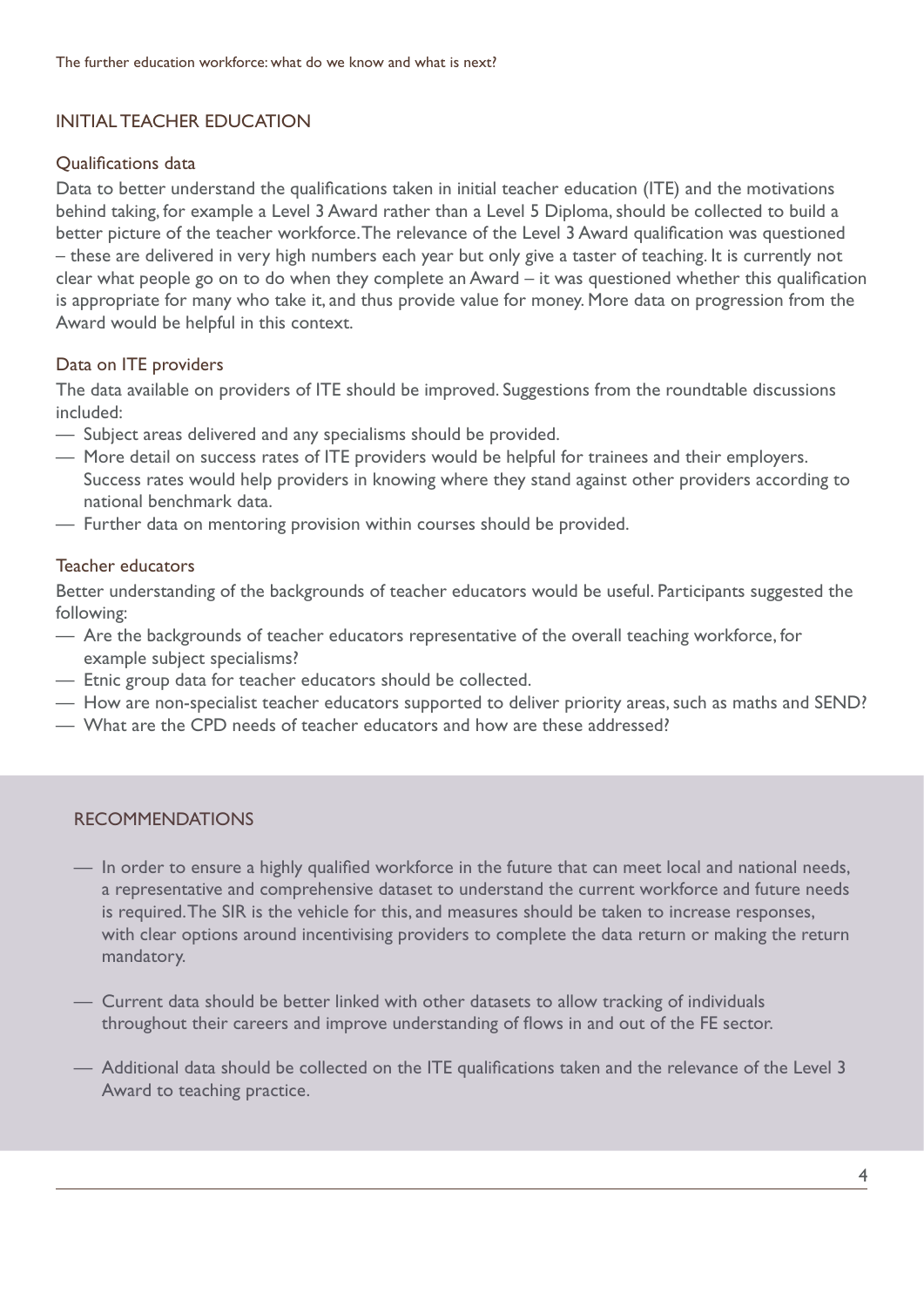# LIST OF PARTICIPANTS

# Thank you to all participants and speakers for attending and contributing to the seminar.

| Jennifer Allen          | The Gatsby Charitable Foundation                              |
|-------------------------|---------------------------------------------------------------|
| Jenifer Burden          | The Gatsby Charitable Foundation                              |
| Stylli Charalampous     | The Royal Academy of Engineering                              |
| <b>Claire Collins</b>   | City and Islington College                                    |
| Reg D'Souza             | Semta                                                         |
| Diane Dalby             | University of Nottingham                                      |
| Jay Derrick             | <b>UCL Institute of Education</b>                             |
| Imke Djouadj            | The Education and Training Foundation                         |
| <b>Kate Ford</b>        | The Gatsby Charitable Foundation                              |
| Simon Gallacher         | The Nuffield Foundation                                       |
| Sarah Gerrard           | <b>OCR</b>                                                    |
| Matt Homer              | University of Leeds                                           |
| <b>Colin Howat</b>      | <b>ICF</b> International                                      |
| Jay Hunt                | Department for Education                                      |
| Paula Jones             | The Association of Centres for Excellence in Teacher Training |
| Sheila Kearney          | The Education and Training Foundation                         |
| <b>Hilary Leevers</b>   | The Wellcome Trust                                            |
| Cheryl Lloyd            | The Nuffield Foundation                                       |
| <b>Zoe Martin</b>       | Royal Society of Chemistry                                    |
| Joanne Needham          | <b>Royal Society of Biology</b>                               |
| Kevin Orr               | University of Huddersfield                                    |
| <b>Helen Pettifor</b>   | The Education and Training Foundation                         |
| <b>Howard Pilott</b>    | The Education and Training Foundation                         |
| Danail Popov            | <b>Frontier Economics</b>                                     |
| David Powell            | University of Huddersfield                                    |
| Naomi Powell            | Department for Education                                      |
| <b>Charlynne Pullen</b> | The Education and Training Foundation                         |
| Janice Richards         | Mathematics in Education & Industry                           |
| Daniel Sandford Smith   | The Gatsby Charitable Foundation                              |
| Sarah Snelson           | <b>Frontier Economics</b>                                     |
| Hannah Stanwix          | The Gatsby Charitable Foundation                              |
| <b>Ron Thompson</b>     | University of Huddersfield                                    |
| David Wackett           | <b>City and Guilds</b>                                        |
| Joseph Watson           | The Education and Training Foundation                         |
| Michele Weatherburn     | Department for Education                                      |
| Marc Whitworth          | <b>Association of Colleges</b>                                |
| <b>Philip Wilson</b>    | <b>York Consulting</b>                                        |
| Ali Zaidi               | <b>ICF</b> International                                      |